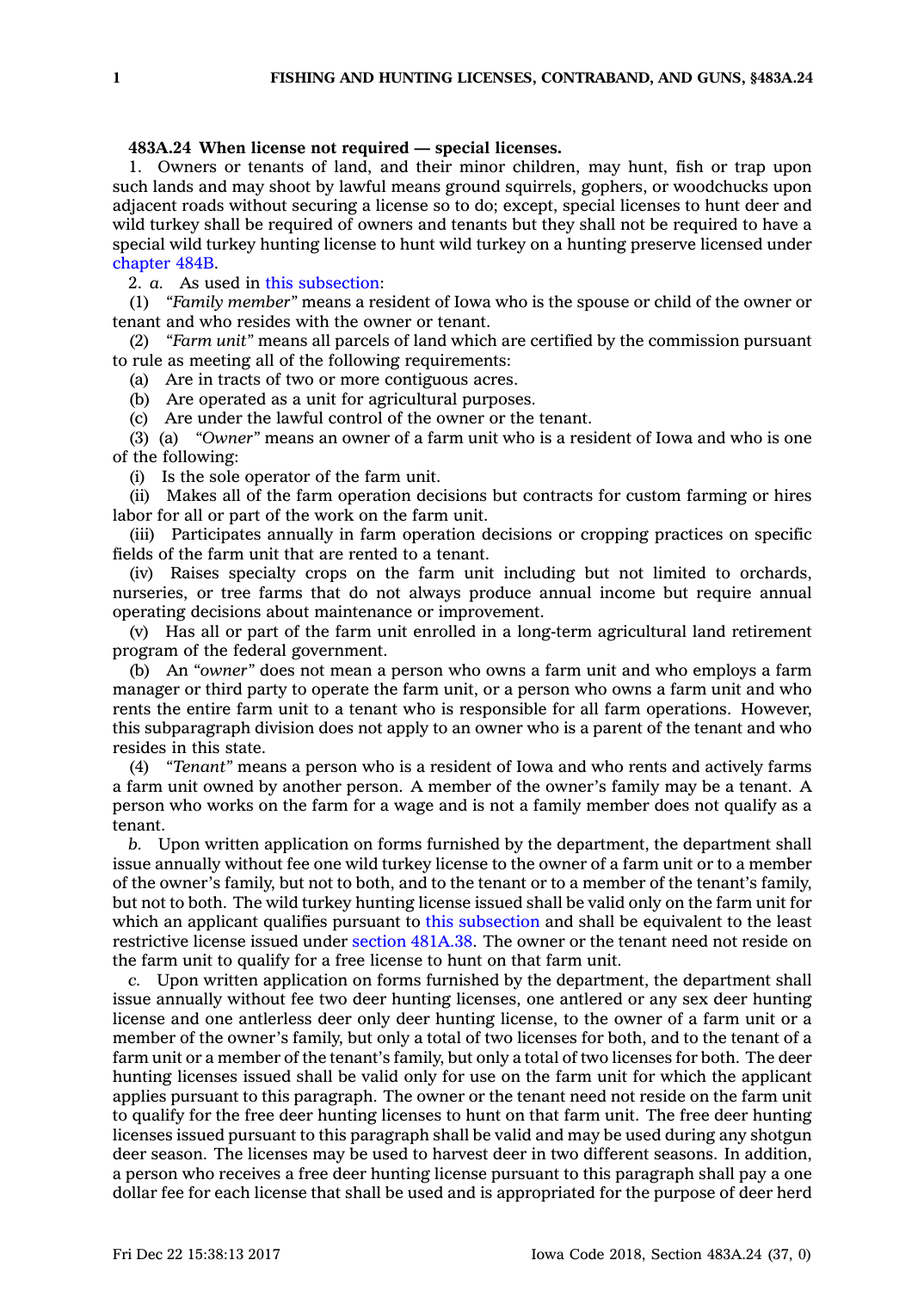population management, including assisting with the cost of processing deer donated to the help us stop hunger program administered by the commission.

*d.* In addition to the free deer hunting licenses received pursuant to paragraph *"c"*, an owner of <sup>a</sup> farm unit or <sup>a</sup> member of the owner's family and the tenant or <sup>a</sup> member of the tenant's family may purchase <sup>a</sup> deer hunting license for any option offered to paying deer hunting licensees. An owner of <sup>a</sup> farm unit or <sup>a</sup> member of the owner's family and the tenant or <sup>a</sup> member of the tenant's family may also purchase two additional antlerless deer hunting licenses which are valid only on the farm unit for <sup>a</sup> fee of ten dollars each.

*e.* If the commission establishes <sup>a</sup> deer hunting season to occur in the first quarter of <sup>a</sup> calendar year that is separate from <sup>a</sup> deer hunting season that continues from the last quarter of the preceding calendar year, each owner and each tenant of <sup>a</sup> farm unit located within <sup>a</sup> zone where <sup>a</sup> deer hunting season is established, upon application, shall be issued <sup>a</sup> free deer hunting license for each of the two calendar quarters. Each license is valid only for hunting on the farm unit of the owner and tenant.

*f.* (1) A deer hunting license or wild turkey hunting license issued pursuant to [this](https://www.legis.iowa.gov/docs/code/483A.24.pdf) [subsection](https://www.legis.iowa.gov/docs/code/483A.24.pdf) shall be attested by the signature of the person to whom the license is issued and shall contain <sup>a</sup> statement in substantially the following form:

> By signing this license I certify that I qualify as an owner or tenant under Iowa Code section [483A.24](https://www.legis.iowa.gov/docs/code/483A.24.pdf).

(2) A person who makes <sup>a</sup> false attestation under this paragraph *"f"* is guilty of <sup>a</sup> simple misdemeanor. In addition, the person's hunting license shall be revoked and the person shall not be issued <sup>a</sup> hunting license for <sup>a</sup> period of one year.

3. The director shall provide up to seventy-five nonresident deer hunting licenses for allocation as provided in this [subsection](https://www.legis.iowa.gov/docs/code/483A.24.pdf).

*a.* Fifty of the nonresident deer hunting licenses shall be allocated as requested by <sup>a</sup> majority of <sup>a</sup> committee consisting of the majority leader of the senate, speaker of the house of representatives, and director of the economic development authority, or their designees. The licenses provided pursuant to this [subsection](https://www.legis.iowa.gov/docs/code/483A.24.pdf) shall be in addition to the number of nonresident licenses authorized pursuant to [section](https://www.legis.iowa.gov/docs/code/483A.8.pdf) 483A.8. The purpose of the special nonresident licenses is to allow state officials and local development groups to promote the state and its natural resources to nonresident guests and dignitaries. Photographs, videotapes, or any other form of media resulting from the hunting visitation shall not be used for political campaign purposes. The nonresident licenses shall be issued without application upon purchase of <sup>a</sup> nonresident hunting license that includes the wildlife habitat fee and the purchase of <sup>a</sup> nonresident deer hunting license. The licenses are valid in all zones open to deer hunting. The hunter education certificate requirement pursuant to section [483A.27](https://www.legis.iowa.gov/docs/code/483A.27.pdf) is waived for <sup>a</sup> nonresident issued <sup>a</sup> license pursuant to this [subsection](https://www.legis.iowa.gov/docs/code/483A.24.pdf).

*b.* Twenty-five of the nonresident deer hunting licenses shall be allocated as provided in [subsection](https://www.legis.iowa.gov/docs/code/483A.24.pdf) 5.

4. The director shall provide up to seventy-five nonresident wild turkey hunting licenses for allocation as provided in this [subsection](https://www.legis.iowa.gov/docs/code/483A.24.pdf).

*a.* Fifty of the nonresident wild turkey hunting licenses shall be allocated as requested by <sup>a</sup> majority of <sup>a</sup> committee consisting of the majority leader of the senate, speaker of the house of representatives, and director of the economic development authority, or their designees. The licenses provided pursuant to this [subsection](https://www.legis.iowa.gov/docs/code/483A.24.pdf) shall be in addition to the number of nonresident licenses authorized pursuant to [section](https://www.legis.iowa.gov/docs/code/483A.7.pdf) 483A.7. The purpose of the special nonresident licenses is to allow state officials and local development groups to promote the state and its natural resources to nonresident guests and dignitaries. Photographs, videotapes, or any other form of media resulting from the hunting visitation shall not be used for political campaign purposes. The nonresident licenses shall be issued without application upon purchase of <sup>a</sup> nonresident hunting license that includes the wildlife habitat fee and the purchase of <sup>a</sup> nonresident wild turkey hunting license. The licenses are valid in all zones open to wild turkey hunting. The hunter education certificate requirement pursuant to section [483A.27](https://www.legis.iowa.gov/docs/code/483A.27.pdf) is waived for <sup>a</sup> nonresident issued <sup>a</sup> license pursuant to [this](https://www.legis.iowa.gov/docs/code/483A.24.pdf) [subsection](https://www.legis.iowa.gov/docs/code/483A.24.pdf).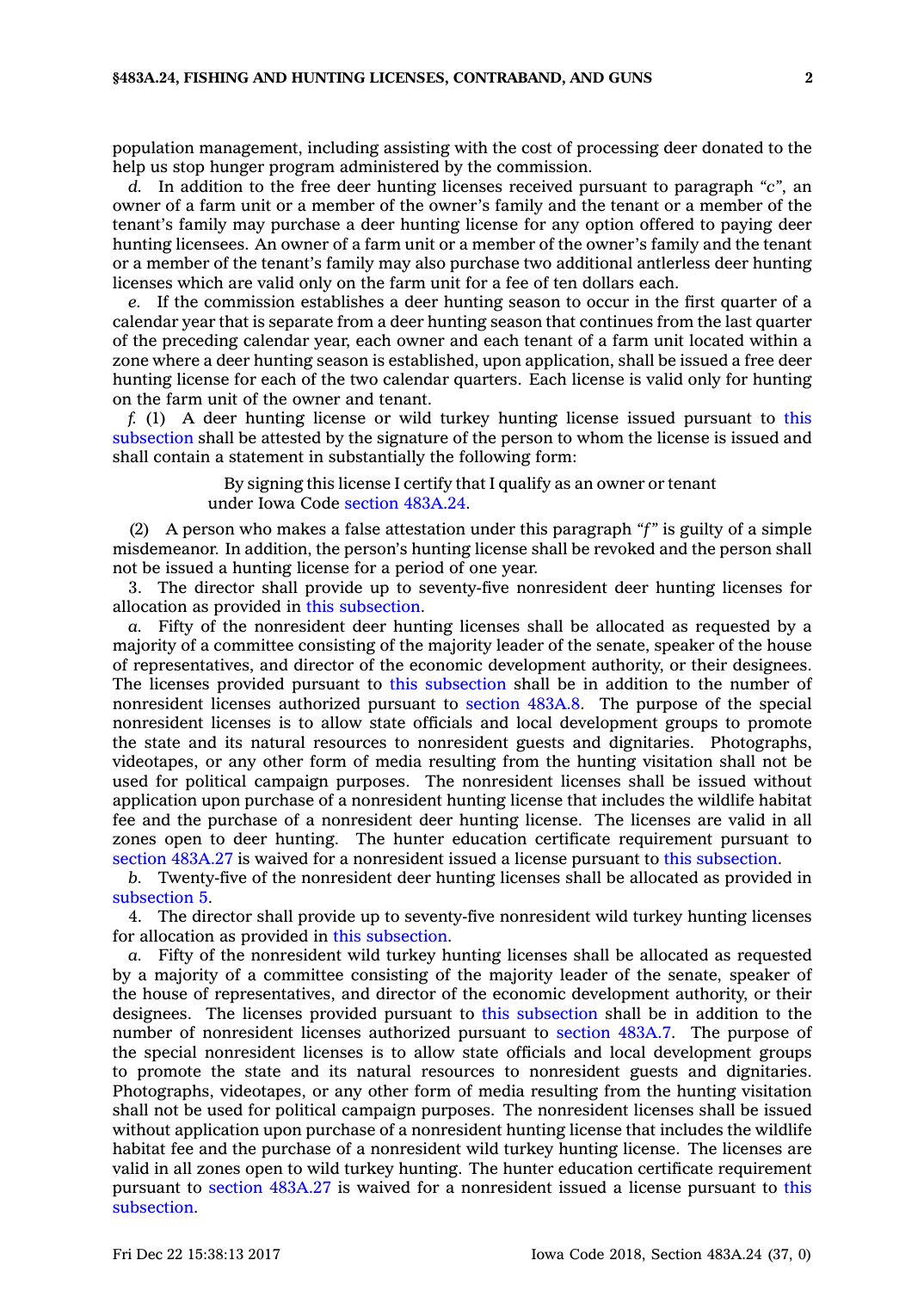*b.* Twenty-five of the nonresident wild turkey hunting licenses shall be allocated as provided in [subsection](https://www.legis.iowa.gov/docs/code/483A.24.pdf) 5.

5. Twenty-five of the nonresident deer hunting licenses and wild turkey hunting licenses allocated under [subsections](https://www.legis.iowa.gov/docs/code/483A.24.pdf) 3 and 4 shall be available for issuance to nonresidents who have served in the armed forces of the United States on active federal service and who were disabled during the veteran's military service or who are serving in the armed forces of the United States on active federal service and have been disabled during military service to enable the disabled person to participate in <sup>a</sup> hunt that is conducted by an organization that conducts hunting experiences in this state for disabled persons. The licenses shall be issued as follows:

*a.* The department shall prepare an application to be used by <sup>a</sup> person requesting <sup>a</sup> special license under this [subsection](https://www.legis.iowa.gov/docs/code/483A.24.pdf).

(1) The department shall verify that the license will be used by the applicant in connection with <sup>a</sup> hunt conducted by an approved organization that conducts hunting experiences in this state for disabled veterans and members of the armed forces serving on active federal service who have been disabled during military service. The department shall specify, by rules adopted under [chapter](https://www.legis.iowa.gov/docs/code//17A.pdf) 17A, what requirements an organization must meet in order to be approved to conduct hunts for disabled persons who obtain licenses under this [subsection](https://www.legis.iowa.gov/docs/code/483A.24.pdf).

(2) The department of veterans affairs shall assist the department in verifying the status or claims of applicants under this [subsection](https://www.legis.iowa.gov/docs/code/483A.24.pdf). As used in this [subsection](https://www.legis.iowa.gov/docs/code/483A.24.pdf), *"disabled"* means entitled to <sup>a</sup> service connected rating under 38 U.S.C. ch. 11 with <sup>a</sup> degree of disability of thirty percent or more.

*b.* A license issued under this [subsection](https://www.legis.iowa.gov/docs/code/483A.24.pdf) shall be in addition to the number of nonresident wild turkey hunting licenses authorized pursuant to [section](https://www.legis.iowa.gov/docs/code/483A.7.pdf) 483A.7 and nonresident deer hunting licenses authorized pursuant to [section](https://www.legis.iowa.gov/docs/code/483A.8.pdf) 483A.8. However, <sup>a</sup> nonresident who obtains <sup>a</sup> license pursuant to this [subsection](https://www.legis.iowa.gov/docs/code/483A.24.pdf) is not eligible to obtain <sup>a</sup> nonresident deer hunting license or wild turkey hunting license under any other provision of law.

*c.* A disabled person who receives <sup>a</sup> special license under this [subsection](https://www.legis.iowa.gov/docs/code/483A.24.pdf) shall purchase <sup>a</sup> hunting license that includes the wildlife habitat fee, and <sup>a</sup> wild turkey hunting license or <sup>a</sup> deer hunting license, if applicable, all for the same fees that are charged to resident hunters. If hunting deer, the disabled person shall also pay <sup>a</sup> one dollar fee that shall be used and is appropriated for the purpose of deer herd population management, including assisting with the cost of processing deer donated to the help us stop hunger program administered by the commission.

*d.* A special hunting license that includes the wildlife habitat fee shall be available for issuance under this [subsection](https://www.legis.iowa.gov/docs/code/483A.24.pdf) to <sup>a</sup> disabled veteran or disabled member of the armed forces serving on active federal service for the same fee that is charged to <sup>a</sup> resident hunter to enable such <sup>a</sup> disabled person to participate in <sup>a</sup> hunt conducted by an organization approved under this [subsection](https://www.legis.iowa.gov/docs/code/483A.24.pdf) for which only <sup>a</sup> hunting license is required.

*e.* A disabled person who receives <sup>a</sup> special license under this [subsection](https://www.legis.iowa.gov/docs/code/483A.24.pdf) shall complete the hunter education course.

*f.* A license issued under this [subsection](https://www.legis.iowa.gov/docs/code/483A.24.pdf) is valid for use only on <sup>a</sup> hunt conducted by an organization approved under this [subsection](https://www.legis.iowa.gov/docs/code/483A.24.pdf).

*g.* The commission shall adopt rules under [chapter](https://www.legis.iowa.gov/docs/code//17A.pdf) 17A for the administration of [this](https://www.legis.iowa.gov/docs/code/483A.24.pdf) [subsection](https://www.legis.iowa.gov/docs/code/483A.24.pdf).

6. A resident or nonresident of the state under sixteen years of age is not required to have <sup>a</sup> license to fish in the waters of the state. However, residents and nonresidents under sixteen years of age must pay the trout fishing fee to possess trout or they must fish for trout with <sup>a</sup> licensed adult who has paid the trout fishing fee and limit their combined catch to the daily limit established by the commission. A resident or nonresident of the state under sixteen years of age is required to have <sup>a</sup> paddlefish fishing license to fish for paddlefish on the Missouri or Big Sioux river.

7. A license shall not be required of minor pupils of the state school for the blind, state school for the deaf, or of minor residents of other state institutions under the control of an administrator of <sup>a</sup> division of the department of human services. In addition, <sup>a</sup> person who is on active duty with the armed forces of the United States, on authorized leave from <sup>a</sup> duty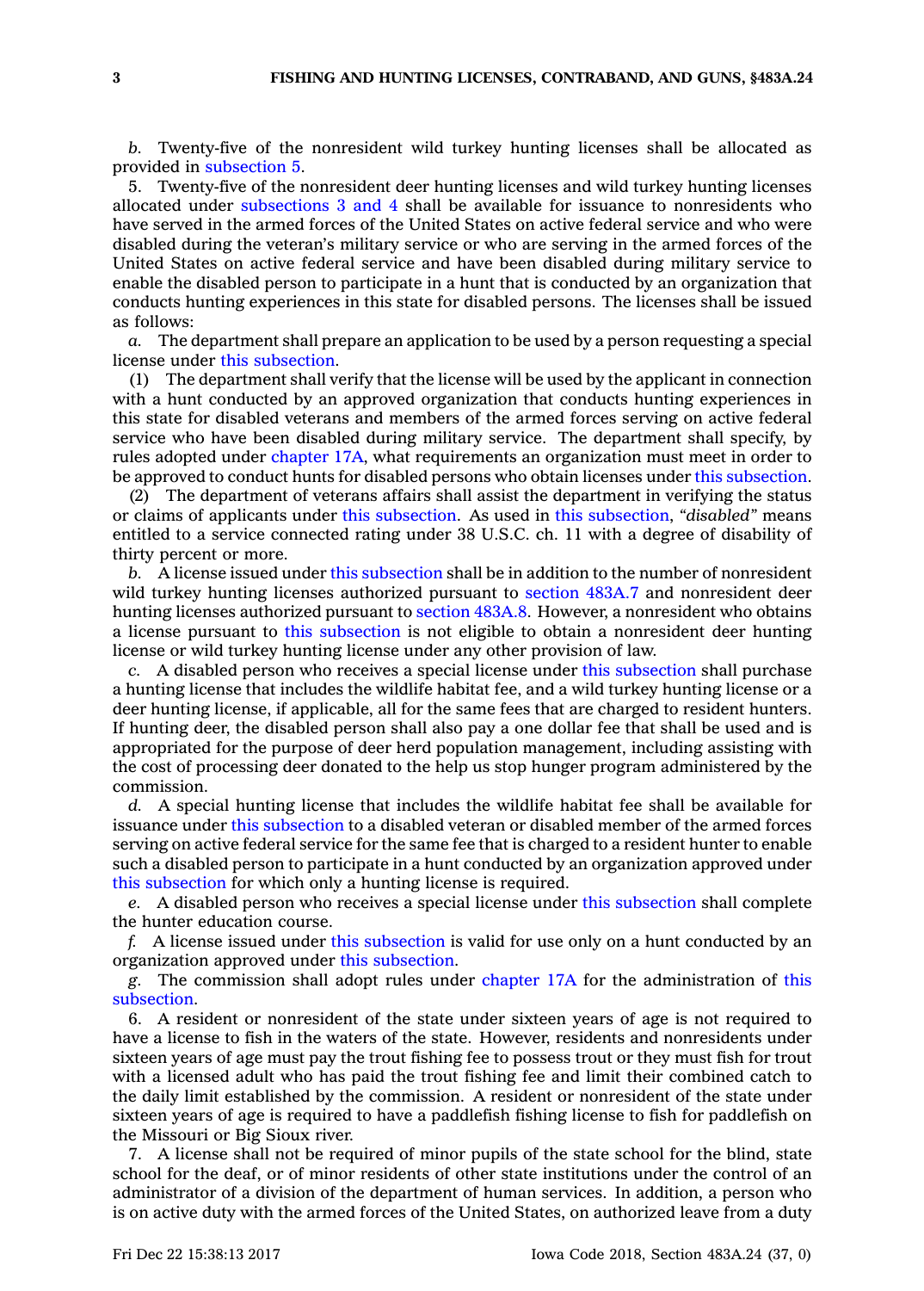station located outside of this state, and <sup>a</sup> resident of the state of Iowa shall not be required to have <sup>a</sup> license to hunt or fish in this state. The military person shall carry the person's leave papers and <sup>a</sup> copy of the person's current earnings statement showing <sup>a</sup> deduction for Iowa income taxes while hunting or fishing. In lieu of carrying the person's earnings statement, the military person may also claim residency if the person is registered to vote in this state. If <sup>a</sup> deer or wild turkey is taken, the military person shall immediately contact <sup>a</sup> state conservation officer to obtain an appropriate tag to transport the animal. A license shall not be required of residents of county care facilities or any person who is receiving supplementary assistance under [chapter](https://www.legis.iowa.gov/docs/code//249.pdf) 249.

8. A resident of the state under sixteen years of age is not required to have <sup>a</sup> hunting license to hunt game if accompanied by the minor's parent or guardian or in company with any other competent adult with the consent of the minor's parent or guardian, if the person accompanying the minor possesses <sup>a</sup> valid hunting license; however, there must be one licensed adult accompanying each person under sixteen years of age. The minor must have <sup>a</sup> deer hunting license to hunt deer and <sup>a</sup> wild turkey hunting license to hunt wild turkey.

9. A resident of the state under sixteen years of age is not required to have <sup>a</sup> fur harvester license to accompany the minor's parent or guardian, or any other competent adult with the consent of the minor's parent or guardian, while the parent or guardian or other adult is hunting raccoons so long as the minor is not hunting and does not carry or use <sup>a</sup> firearm or any other weapon.

10. A person having <sup>a</sup> dog entered in <sup>a</sup> licensed field trial is not required to have <sup>a</sup> hunting license or fur harvester license to participate in the event or to exercise the person's dog on the area on which the field trial is to be held during the twenty-four-hour period immediately preceding the trial.

11. The commission shall issue without charge <sup>a</sup> special fishing license to residents of Iowa sixteen years or more of age who the commission finds have severe mental or physical disabilities. The commission is hereby authorized to prepare an application to be used by the person requesting the special license, which would require that the person's attending physician sign the form declaring that the person has <sup>a</sup> severe mental or physical disability and is eligible for exempt status.

12. The commission shall issue <sup>a</sup> special turkey hunting license or any sex deer hunting license to <sup>a</sup> nonresident twenty-one years of age or younger who the commission finds has <sup>a</sup> severe physical disability or has been diagnosed with <sup>a</sup> terminal illness. The licenses shall be issued as follows:

*a.* The commission may prepare an application to be used by the person requesting the special license, which requires that the person's attending physician sign the form declaring that the person has <sup>a</sup> severe physical disability or has been diagnosed with <sup>a</sup> terminal illness and is eligible for the special license.

*b.* The licenses provided pursuant to this [subsection](https://www.legis.iowa.gov/docs/code/483A.24.pdf) shall be in addition to the number of nonresident turkey hunting licenses authorized pursuant to [section](https://www.legis.iowa.gov/docs/code/483A.7.pdf) 483A.7 and nonresident deer hunting licenses authorized pursuant to [section](https://www.legis.iowa.gov/docs/code/483A.8.pdf) 483A.8.

*c.* The turkey hunting licenses are valid in all zones open to turkey hunting and shall be available for issuance and use during any turkey hunting season. The deer hunting licenses are valid in all zones open to deer hunting and shall be available for issuance and use during any deer hunting season.

*d.* A nonresident who receives <sup>a</sup> special license pursuant to this [subsection](https://www.legis.iowa.gov/docs/code/483A.24.pdf) shall purchase <sup>a</sup> hunting license that includes the wildlife habitat fee and the applicable nonresident turkey or deer hunting license, but is not required to complete the hunter education course if the person is accompanied and aided by <sup>a</sup> person who is at least eighteen years of age. The accompanying person must be qualified to hunt and have <sup>a</sup> hunting license that includes the wildlife habitat fee. During the hunt, the accompanying adult must be within arm's reach of the nonresident licensee.

*e.* The commission shall adopt rules under [chapter](https://www.legis.iowa.gov/docs/code//17A.pdf) 17A for the administration of [this](https://www.legis.iowa.gov/docs/code/483A.24.pdf) [subsection](https://www.legis.iowa.gov/docs/code/483A.24.pdf).

13. No person shall be required to have <sup>a</sup> special wild turkey license to hunt wild turkey on <sup>a</sup> hunting preserve licensed under [chapter](https://www.legis.iowa.gov/docs/code//484B.pdf) 484B.